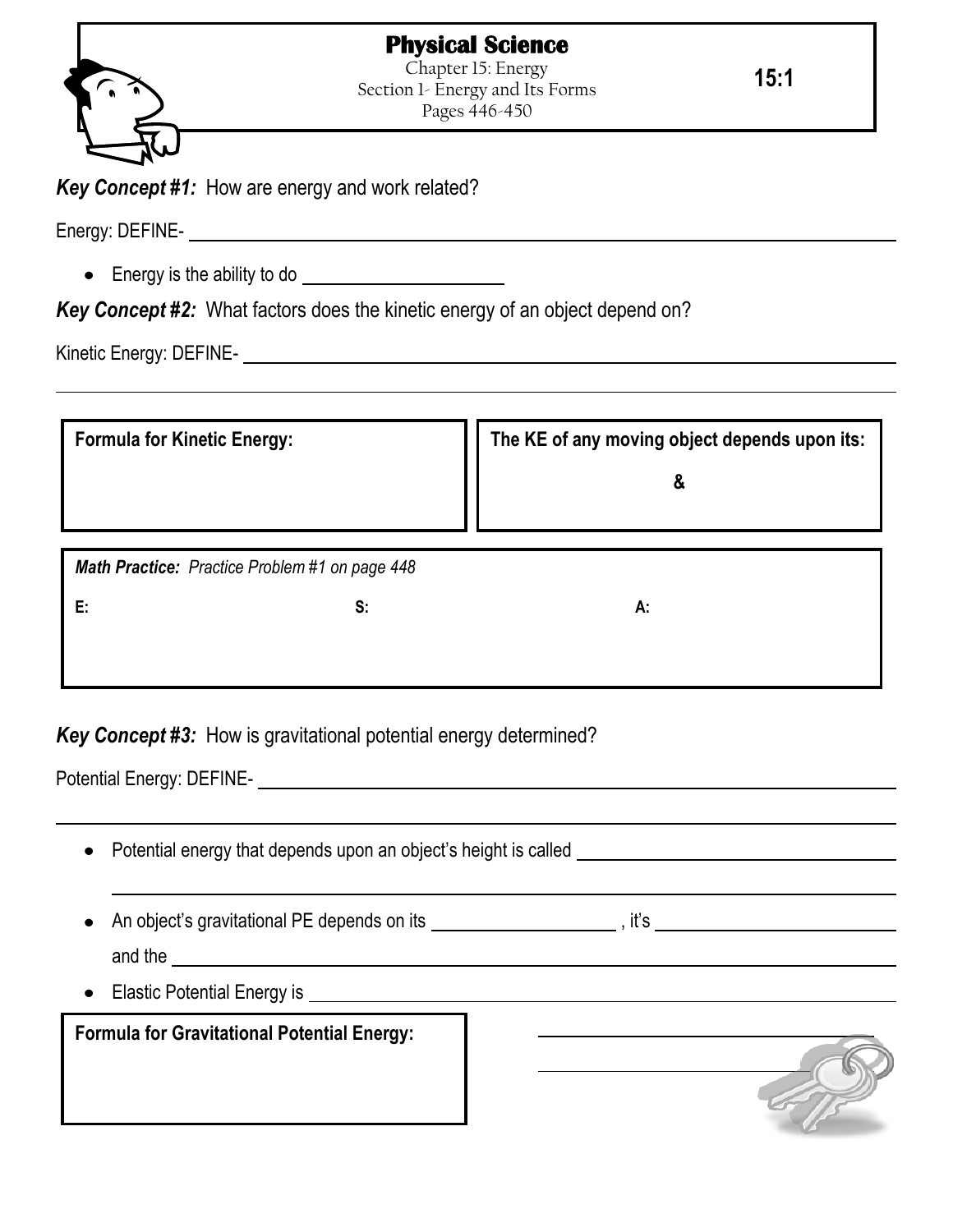|                                                        | <b>Physical Science</b><br>Chapter 14: Work, Power & Machines<br>Section 1- Work and Power<br>Pages 412-416 | 14:1 |
|--------------------------------------------------------|-------------------------------------------------------------------------------------------------------------|------|
|                                                        | Think about different ways humans and machines do work                                                      |      |
| <b>Examples:</b>                                       |                                                                                                             |      |
|                                                        |                                                                                                             |      |
| <b>Key Concept #1:</b> When does a force do work?      |                                                                                                             |      |
|                                                        |                                                                                                             |      |
| $\bullet$                                              | RULE: Work requires motion and depends on direction                                                         |      |
| $\bullet$                                              | For a force to do work on an object, some of the force must act in the same                                 |      |
|                                                        |                                                                                                             |      |
| is done!                                               |                                                                                                             |      |
|                                                        | Any part of a force that does not act in the service and the service of motion does no                      |      |
| on an object.                                          |                                                                                                             |      |
| <b>Formula for Work:</b>                               | <b>Units for Work:</b>                                                                                      |      |
|                                                        |                                                                                                             |      |
|                                                        |                                                                                                             |      |
| <b>Key Concept #2:</b> How are work and power related? |                                                                                                             |      |
|                                                        |                                                                                                             |      |
|                                                        |                                                                                                             |      |
|                                                        |                                                                                                             |      |
|                                                        |                                                                                                             |      |
| If you want to increase power, you can:                |                                                                                                             |      |
|                                                        | $1. \underline{\hspace{2.5cm}}$                                                                             |      |
|                                                        | <b>OR</b>                                                                                                   |      |
|                                                        | $2.$ $\overline{\phantom{a}}$                                                                               |      |
| <b>Formula for Power:</b>                              | <b>Units for Power:</b>                                                                                     |      |

*Math Practice: Practice Problem #1 on page 415* **E: S: A:**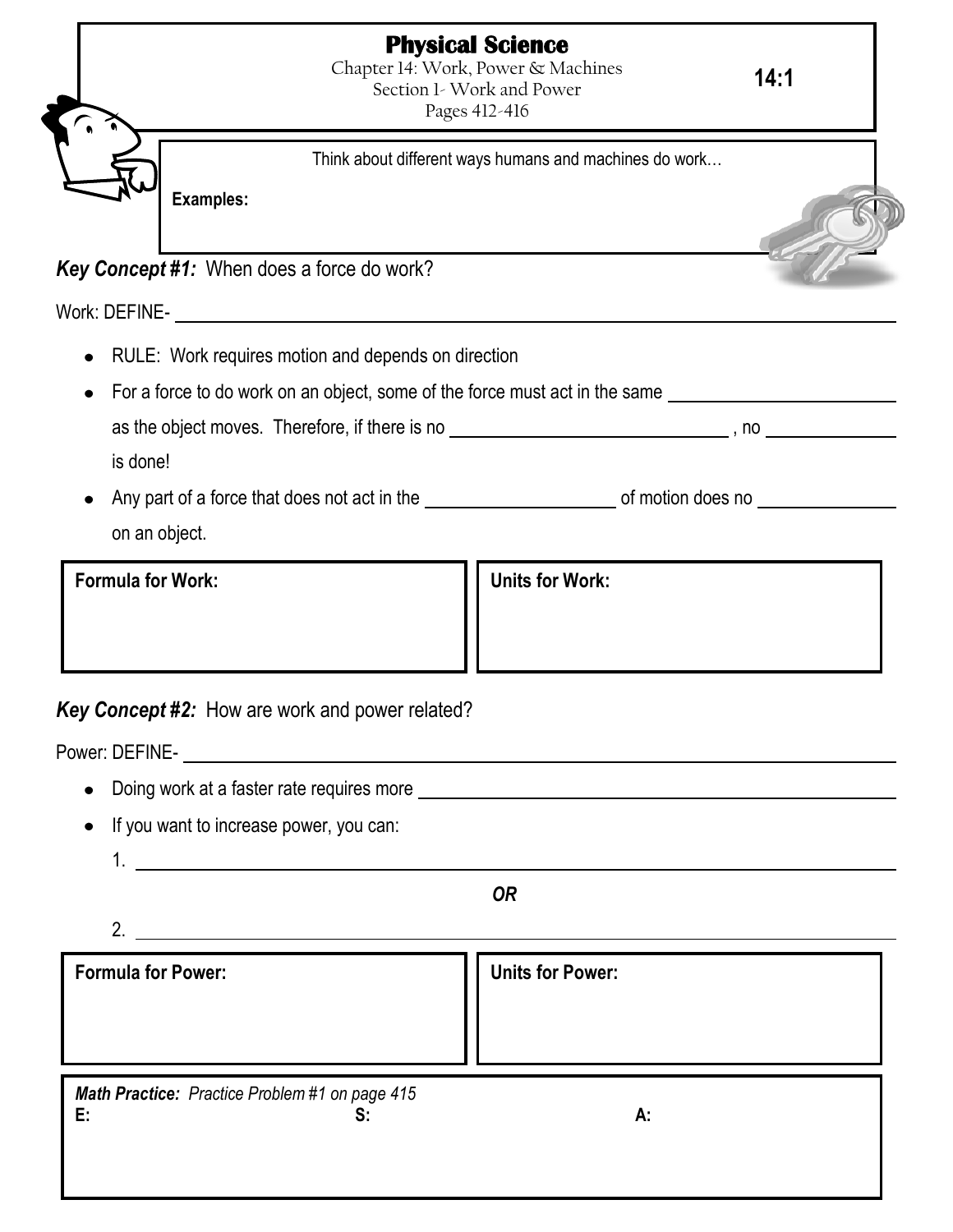## **Physical Science**

Chapter 14: Work, Power & Machines Section 2- Work and Machines Pages 417-420

Think of a machine that makes life easier…

**Example:**

**How is life easier because of the machine?:**

*Key Concept #1:* How do machines make work easier?

Machine: DEFINE-

Machines make work to do.

| How? | <b>Example</b> |
|------|----------------|
| ι.   |                |
|      |                |
|      |                |
| 2.   |                |
|      |                |
|      |                |
| 3.   |                |
|      |                |
|      |                |

## *Key Concept #2:* How are work input and work output related for a machine?

| Input Force: DEFINE-    | Output Force: DEFINE-       |
|-------------------------|-----------------------------|
| Input Distance: DEFINE- | Output Distance: DEFINE-    |
| Work Input: DEFINE-     | <b>Work Output: DEFINE-</b> |

Because of , work done **by** machines is always

than the work done **on** the machine.

**14:2**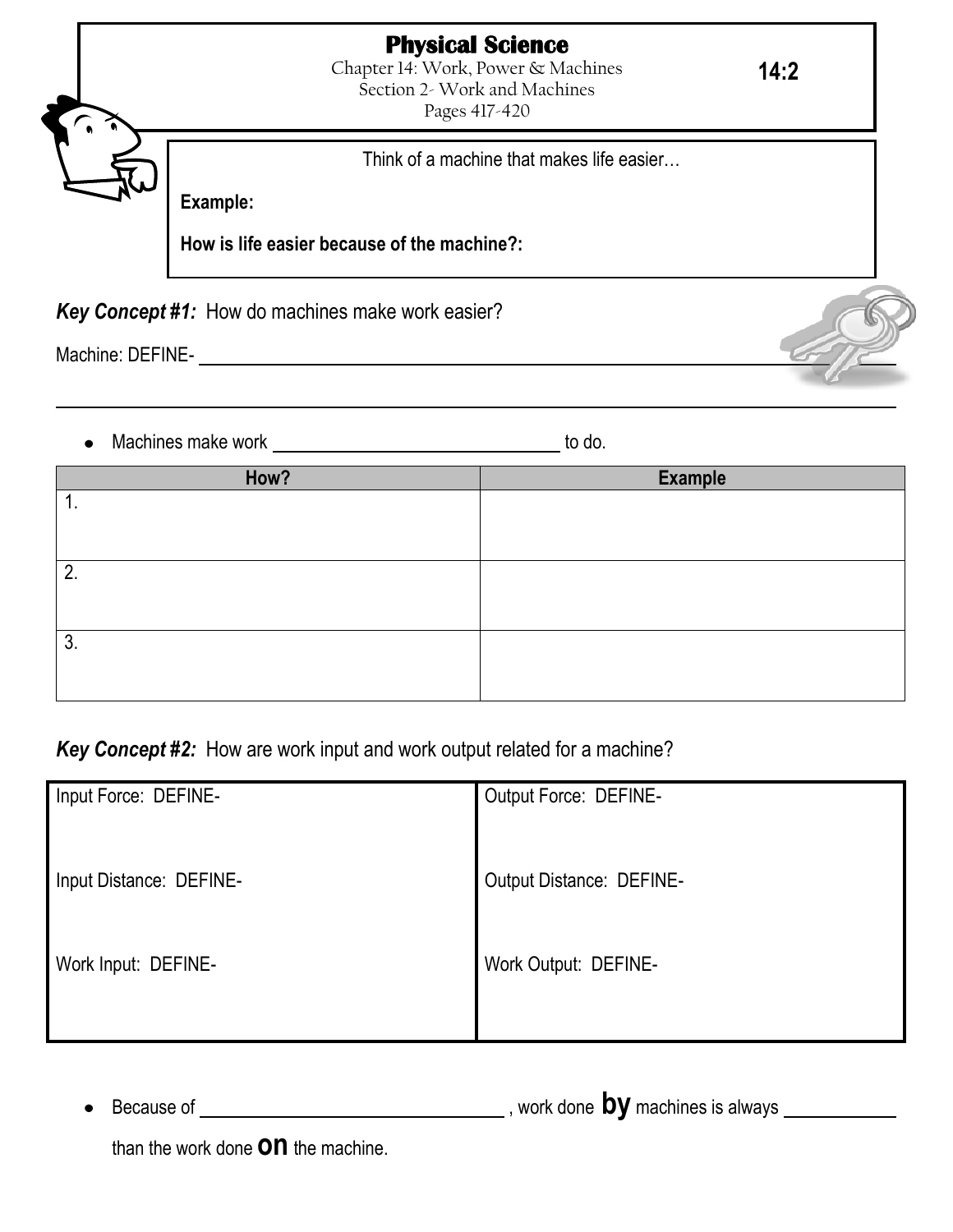*Key Concept #1:* How does the Actual Mechanical Advantage (AMA) of a machine compare to the Ideal Mechanical Advantage (IMA)?

Mechanical Advantage: DEFINE-

**Formula for Mechanical Advantage (MA):**

Ideal Mechanical Advantage: DEFINE-

Because **is always present**, the Actual Mechanical Advantage of a machine is always than the Ideal Mechanical Advantage.

**Formula for Ideal Mechanical Advantage (IMA):**

*Key Concept #2:* Why is efficiency of a machine always less than 100%?

Efficiency: DEFINE-

**Formula for Efficiency:**

Efficiency is always less than 100% because

**14:3**